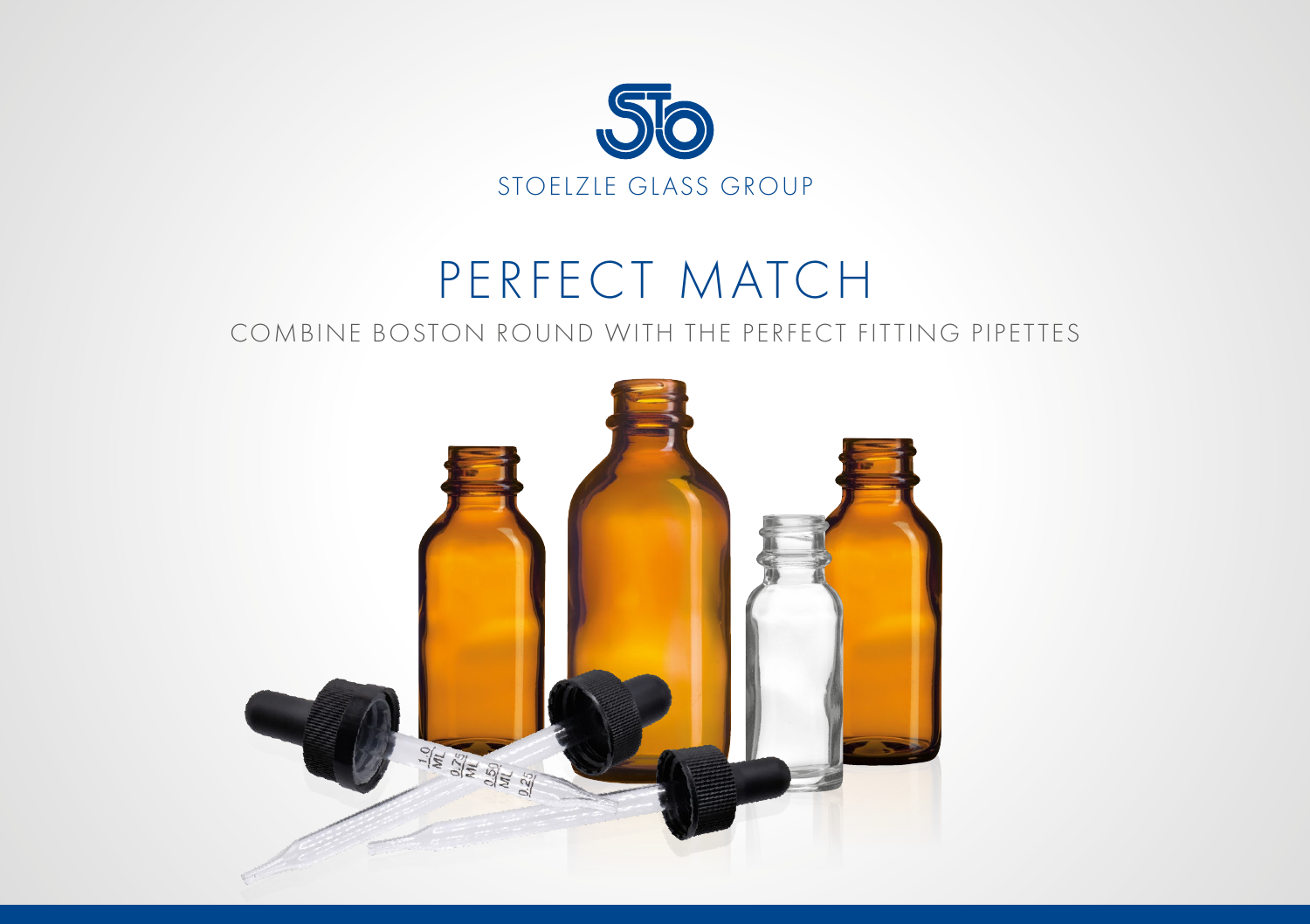## PIPETTES





### YOUR ADVANTAGES AT A GLANCE

- Prompt delivery: All items in stock in the US Simple and quick: Total all in one package Combo pricing for bottle and pipette Perfect fit with Stoelzle Euro Dropper Bottles and Boston Rounds
- $\blacktriangleright$  Pipettes
	- Graduated and non graduated pipettes for your liquids
	- Child resistant closure for highest safety
	- Tamper evident
	- Test results: In compliance with US 16 CFR §1700.20 ISO8317

#### CONTACT US

| Spencer Emmet          | Francois Delcourt      |
|------------------------|------------------------|
|                        |                        |
| Phone: +1 646 901 7633 | Phone: +1 773 865 7281 |

### SHIPPING: Products Distribution Incorporated

3 Security Drive; Suite 302, Dock Doors # 7 – 12, Cranbury, NJ 08512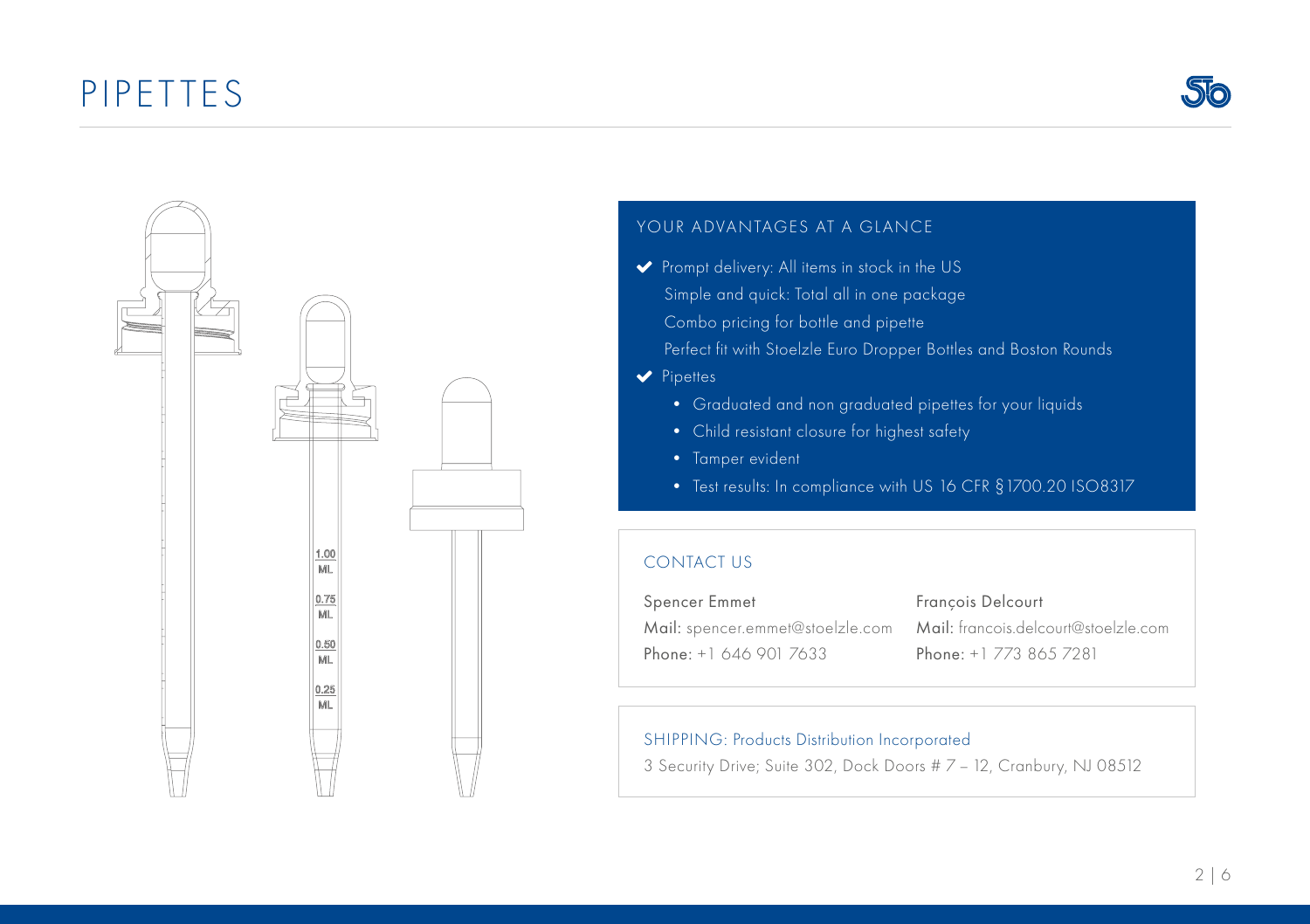# BOSTON ROUND & PIPETTES









| <b>BOSTON ROUND BOTTLE</b> |                |                 | <b>PIPETTES</b>                              |                                              |
|----------------------------|----------------|-----------------|----------------------------------------------|----------------------------------------------|
| Art-No. 74007              |                |                 | Art-No.: 12170010515                         | Art-No.: 12170010315                         |
|                            | Volume (oz)    |                 | Length: 76 mm                                | Length: 76 mm                                |
|                            | Weight~ (g)    | 43              | Non CRC                                      | <b>CRC</b>                                   |
|                            | Height (mm)    | 78.6            | Graduated:<br>0.25 ml, 0.5 ml, 0.75 ml, 1 ml | Graduated:<br>0.25 ml, 0.5 ml, 0.75 ml, 1 ml |
|                            | Size (mm)      | 32.5            | Nitrile bulb                                 | Nitrile bulb                                 |
|                            | Neck finish    | GPI 400-20A-405 | Pipette colour: black                        | Pipette colour: black                        |
|                            | Color          |                 | Carton quantity: 1,600 pcs                   | Carton quantity: 1,400 pcs                   |
|                            | Bottles/pallet | 13,608 pcs      |                                              |                                              |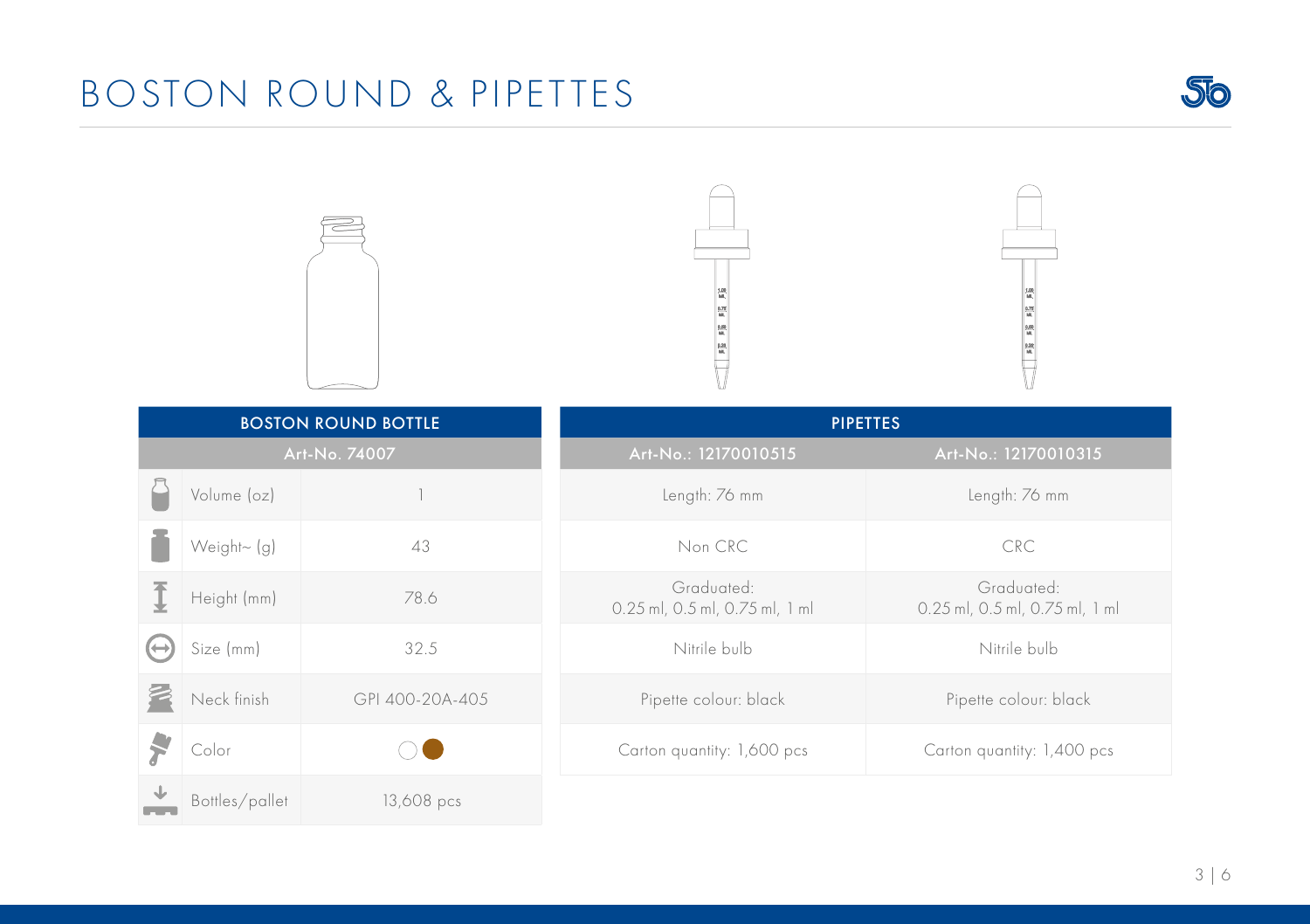# BOSTON ROUND & PIPETTES









| <b>BOSTON ROUND BOTTLE</b> |                |                 | <b>PIPETTES</b>            |                                              |
|----------------------------|----------------|-----------------|----------------------------|----------------------------------------------|
| Art-No. 74007              |                |                 | Art-No.: 12170010215       | Art-No.: 12170010415                         |
|                            | Volume (oz)    | $\overline{2}$  | Length: 91 mm              | Length: 91 mm                                |
|                            | Weight~ (g)    | 56              | Non CRC                    | Non CRC                                      |
|                            | Height (mm)    | 93.7            | Non graduated              | Graduated:<br>0.25 ml, 0.5 ml, 0.75 ml, 1 ml |
| (↔                         | Size (mm)      | 38.1            | Nitrile bulb               | Nitrile bulb                                 |
|                            | Neck finish    | GPI 400-20A-405 | Pipette colour: black      | Pipette colour: black                        |
|                            | Color          |                 | Carton quantity: 1,400 pcs | Carton quantity: 1,400 pcs                   |
|                            | Bottles/pallet | 8,100 pcs       |                            |                                              |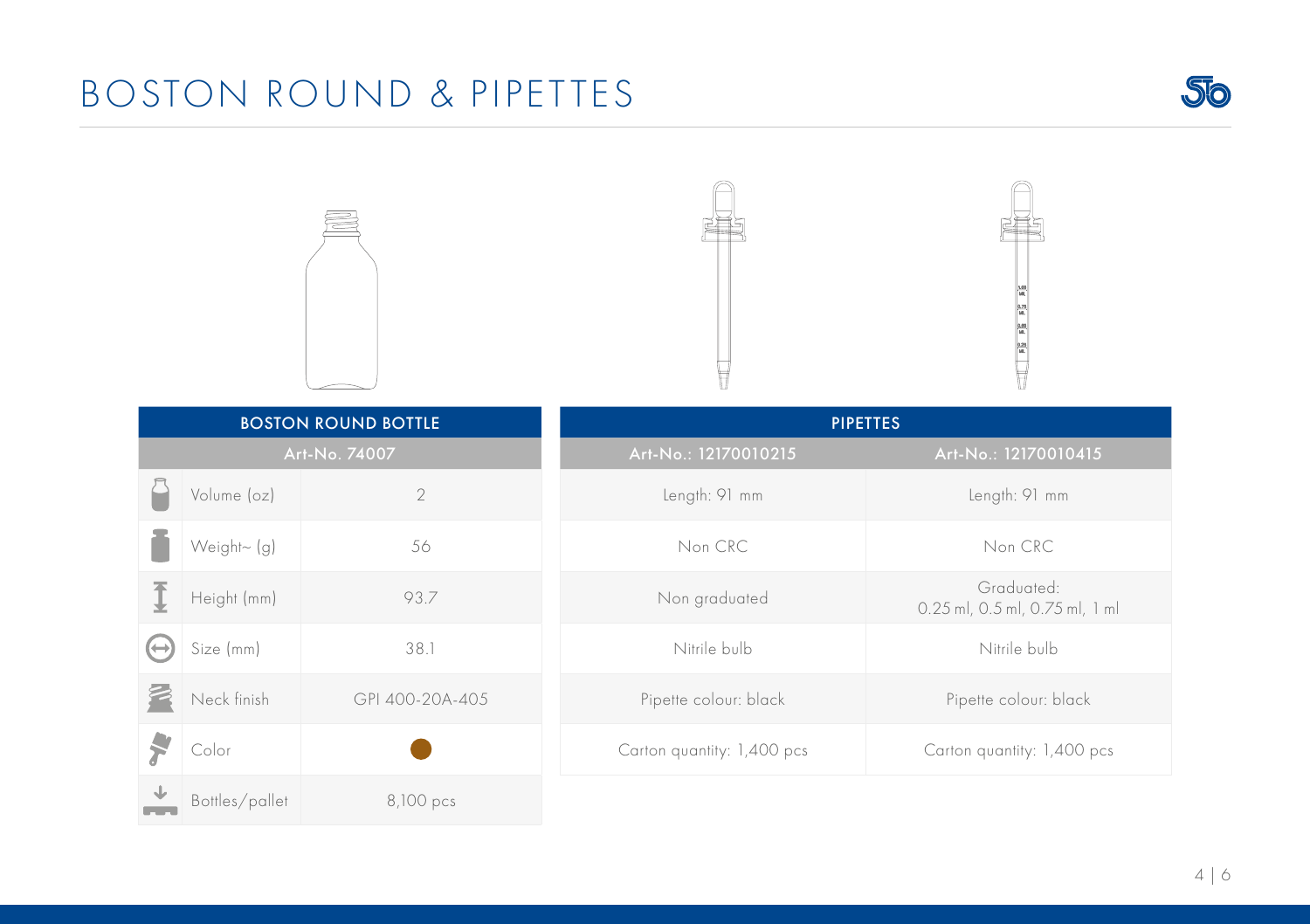# BOSTON ROUND & PIPETTES







|   |                | <b>BOSTON ROUND BOTTLE</b> | <b>PIPETTE</b>             |
|---|----------------|----------------------------|----------------------------|
|   |                | Art-No. 69189              | Art-No.: 12170010115       |
|   | Volume (oz)    | $\overline{\mathcal{A}}$   | Length: 108 mm             |
|   | Weight~ (g)    | 97                         | Non CRC                    |
| Ī | Height (mm)    | 111.9                      | Non graduated              |
|   | Size (mm)      | 48.4                       | Nitrile bulb               |
|   | Neck finish    | GPI 400-24-400             | Pipette colour: black      |
|   | Color          |                            | Carton quantity: 1,000 pcs |
|   | Bottles/pallet | $4,160$ pcs                |                            |